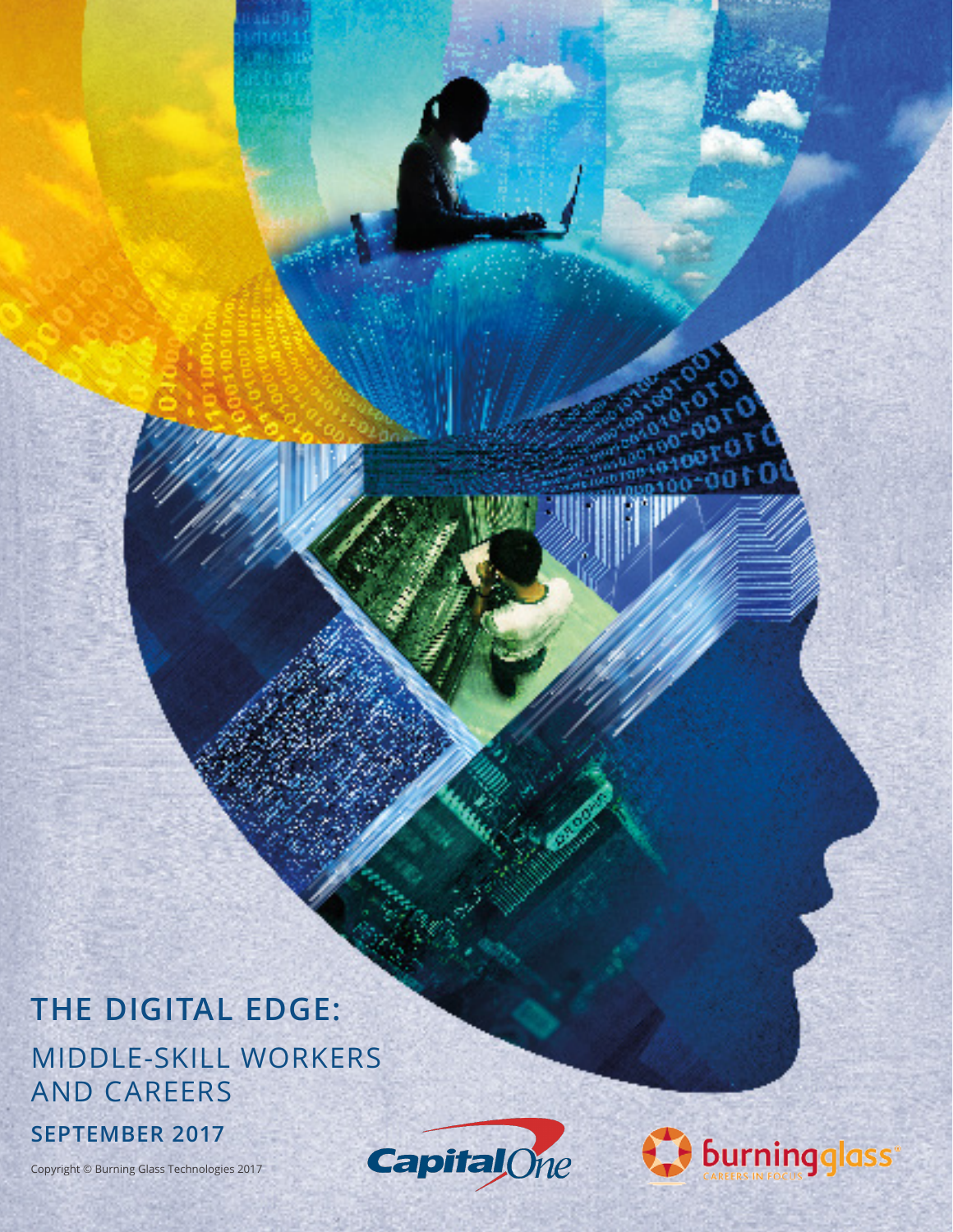### **EXECUTIVE SUMMARY**

For an increasing number of American workers, the term "middle-skill" has come to mean "digital skills." Some 82% of middle-skill jobs are now "digitally intensive," a 4% increase over the past two years. Even more importantly, the digital skills marketplace is sorting out into clear pathways for workers to advance, a vital component if middle-skill workers are to remain middle class.

Burning Glass Technologies, in partnership with Capital One and following up on work done in 2015, has conducted this study to understand the future of middle-skill jobs. These reports focus on the role of digital skills in opening doors for job seekers without a college degree, a group that encompasses twothirds of Americans.

Middle-skill jobs remain fractured between the digital haves and have-nots. The number of jobs with digital skill requirements is growing faster, and the jobs pay more and offer greater opportunity for career advancement than jobs without those requirements.<sup>1</sup> By contrast, the jobs that don't require digital skills are concentrated in only a few industries, such as transportation and construction.

Middle-skill jobs, defined as those that typically require less than a bachelor's degree while paying a living wage, <sup>2</sup> comprise 46% of overall labor demand. Amidst changing technology and job responsibilities, the demand for digital skills continues to expand across the labor market and into new jobs. Workers seeking to stay ahead of job market changes will need to acquire appropriate digital skills for career advancement. Many of these skills are "stackable," meaning they can be used as building blocks to acquire more advanced skills as workers advance through their careers.

Additionally, digitally intensive positions represent opportunities for workers to achieve upward mobility. While the demand for higher education increases,<sup>3</sup> opportunities for individuals without a degree increasingly rely on the ability to demonstrate specific proficiencies. Digital proficiencies open doors to jobs with family-sustaining wages across industries.

#### **Digital skills serve three key functions for middle-skill job seekers:**

- **• Serving as a door opener to the middle-skill market:** Baseline skills, such as word processing and spreadsheets, are in demand across a range of occupations and in a range of industries, serving as a doorway into middle-skill jobs**.**
- **• Providing career advancement in lieu of advanced education:** Development of key digital skills can replace the educational requirements for many occupations, and advance individuals in their careers.
- **• Defining a set of domain-specific competencies for specialized roles:** Many middle-skill roles are defined by digital skills; these include health care technology, health informatics, and manufacturing positions. For success, these jobs require a narrow set of specific skills.

<sup>1</sup> Moving the Goalposts: How Demand for a Bachelor's Degree Is Reshaping the Workforce. http://burning-glass.com/research/digital-skills-gap/

² The living wage is based on the MIT Living Wage Calculator, http://livingwage.mit.edu/. This report uses \$15/hour as the living wage.

³ Moving the Goalposts: How Demand for a Bachelor's Degree Is Reshaping the Workforce. http://burning-glass.com/research/credentials-gap/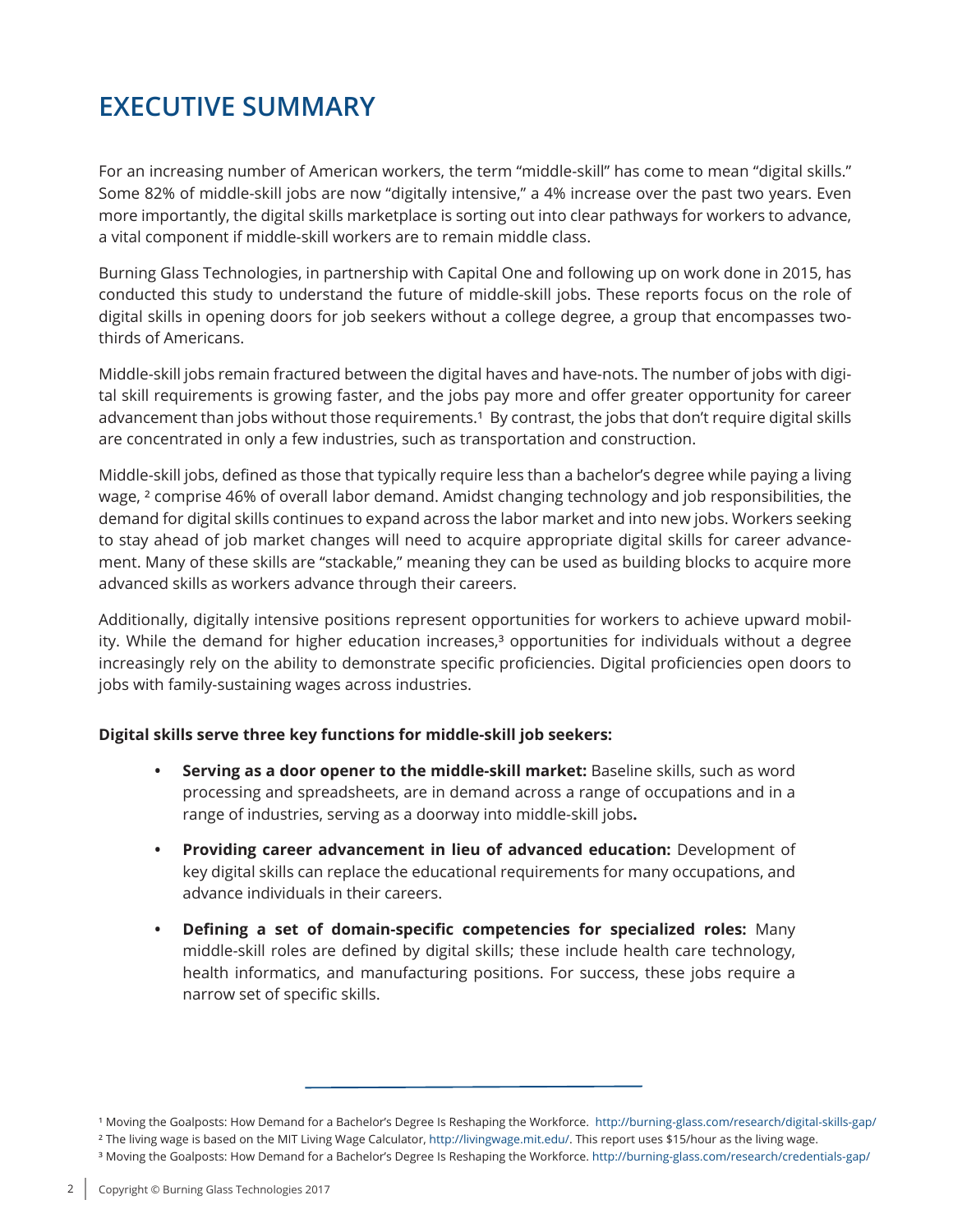### **Importantly, digital skills are in broad demand across the middle-skill labor market.**

- **• More than 8 in 10 middle-skill jobs (82%) require digital skills, a 4% increase since 2015:** Spreadsheets and word processing remain the baseline for digital skills, with 78% of middle-skill jobs calling for these at a minimum.
- **• Digitally intensive middle-skill jobs pay more than non-digital middle-skill jobs:**  Baseline digital skills alone pay a 17% premium over non-digital roles. Overall, middleskill jobs average \$20 per hour; those with advanced digital skills such as IT networking or Customer Resource Management software can command salaries at or above \$28/ hour, which places them in the top quartile of all earners.
- **• Digital skills provide a career pathway into middle- and high-skill jobs:** Nearly one million middle-skill jobs in 2016 paid less than the living wage of \$15/hour in 2013. But as the digital intensity of these roles increased, so did salaries rise to a living wage.
- **• Digital middle-skill jobs represent roughly 38% of overall job postings**: In examining the top 10 metropolitan areas, we found some regions have higher proportions of these jobs than others, ranging from 33% in San Francisco and Washington D.C. to 42% in Houston.
- **• Non-digitally intensive middle-skill jobs are clustered in transportation, construction, and installation/repair.** Put another way, digital skills have become the minimum entry point for middle-skill jobs in most other sectors.

### **METHODOLOGY**

To provide the information contained in this report, Burning Glass has mined its comprehensive database of nearly 27 million online job postings collected in 2016. Burning Glass's spidering technology extracts information daily from more than 40,000 online job boards, newspapers, and employer sites and de-duplicates postings for the same job, whether it is posted multiple times on the same site or across multiple sites. Burning Glass's proprietary data are supplemented and contextualized by additional indicators from the Bureau of Labor Statistics and other published sources. All data in this report are sourced from Burning Glass's database, except where indicated. Also, all Burning Glass data in this report are based on the full span of U.S. job postings collected by Burning Glass in 2016.

### **The digital skills that are most important to middle-skill jobs can be grouped into three broad categories:**

*Productivity Software Skills,* such as using spreadsheets and word processing programs, are required for the vast majority of middle-skill job seekers. These skills serve as an entry point into middle-skill roles, upon which additional skills may provide opportunities to advance.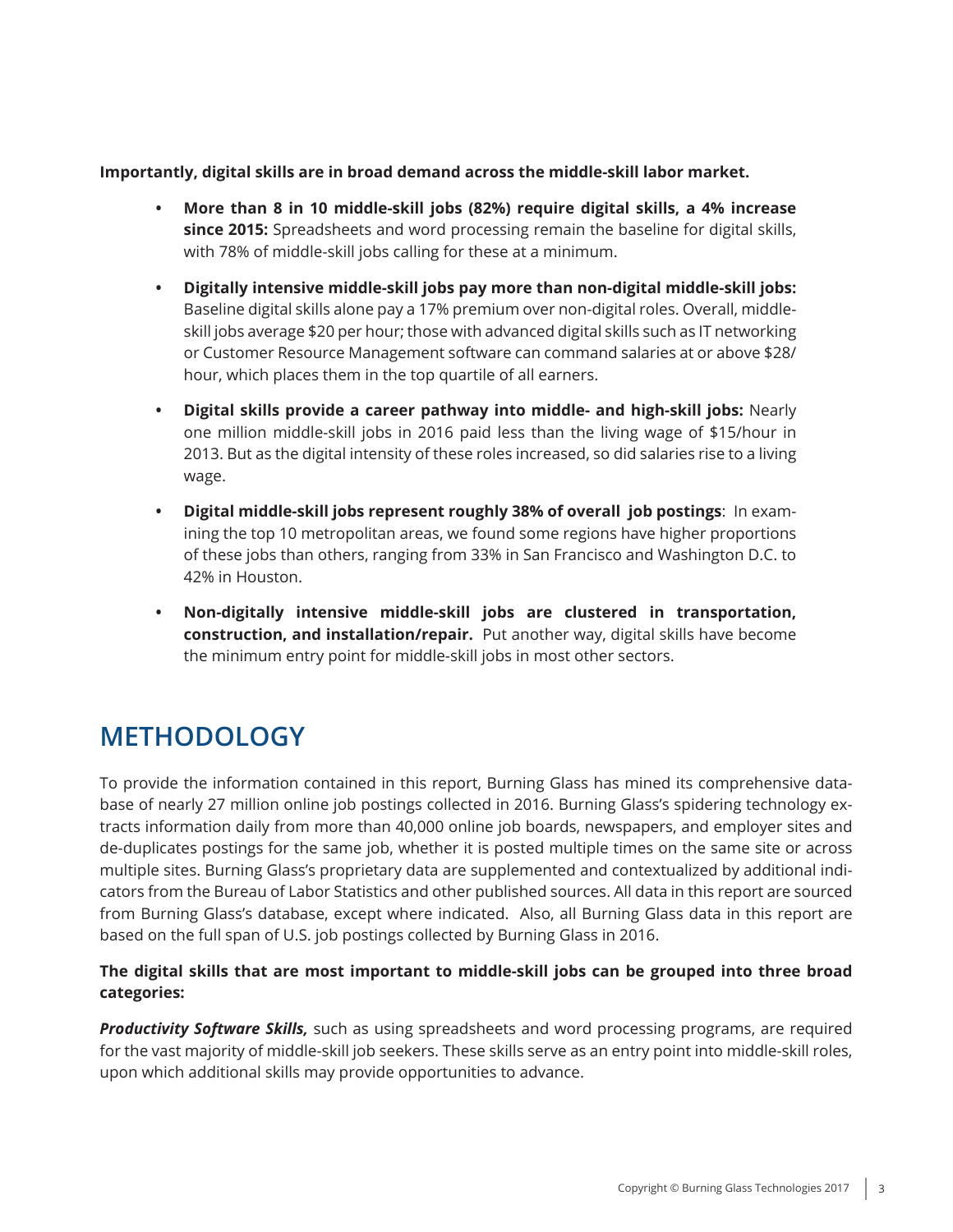*Advanced Digital Skills* provide direct opportunity for career advancement, both in middle-skill and toward high-skill occupations. These skills, such as Digital Media and Computer Networking, provide middle-skill jobs with strong salaries, and are critical in high-skill jobs.

*Occupationally Specific Digital Skills* represent a set of specific skills required to work in specific technical occupations. For example, work as a Radiologic Technologist cannot be done without understanding the operation of x-ray machines and CT imaging.

For this report, middle-skill occupations are those where fewer than 80% of job postings call for a bachelor's degree, and that also offer a median hourly wage above the national living wage (\$15/hour).

### **Digital Skill Clusters**

Digital skills have been split into a number of clusters, as defined by Table 1. Advanced digital skills have been broken into clusters built around a specific set of similar skills. Similarly, three groups of occupationally specific digital skills have been defined.

| <b>Digital Skill Type</b>                        | <b>Digital Cluster</b>               | <b>Description</b>                                                   |  |  |
|--------------------------------------------------|--------------------------------------|----------------------------------------------------------------------|--|--|
| <b>Baseline Digital</b>                          | <b>Productivity Software</b>         | Use productivity software skills, such as Word and Excel             |  |  |
|                                                  | Programming Skills                   | Programming and scripting languages                                  |  |  |
| <b>Advanced Digital Skills</b>                   | Computer and Networking<br>Support   | Support computer systems and networks                                |  |  |
|                                                  | Customer Relationship<br>Management  | Use CRM software, such as Salesforce or Oracle CRM                   |  |  |
|                                                  | Digital Media and Design             | Use digital production, graphic design, online advertising<br>skills |  |  |
|                                                  | Social Media                         | Leverage social media tools to advance work                          |  |  |
|                                                  | <b>Health Care Technology</b>        | Understand specific technical tools within a health care<br>setting  |  |  |
| <b>Occupationally Specific</b><br>Digital Skills | <b>Health Information Technology</b> | Interact with information tools within a health care setting         |  |  |
|                                                  | Machining Technology                 | Use machining and engineering software and tools                     |  |  |

#### **Table 1: Digital Skill Clusters**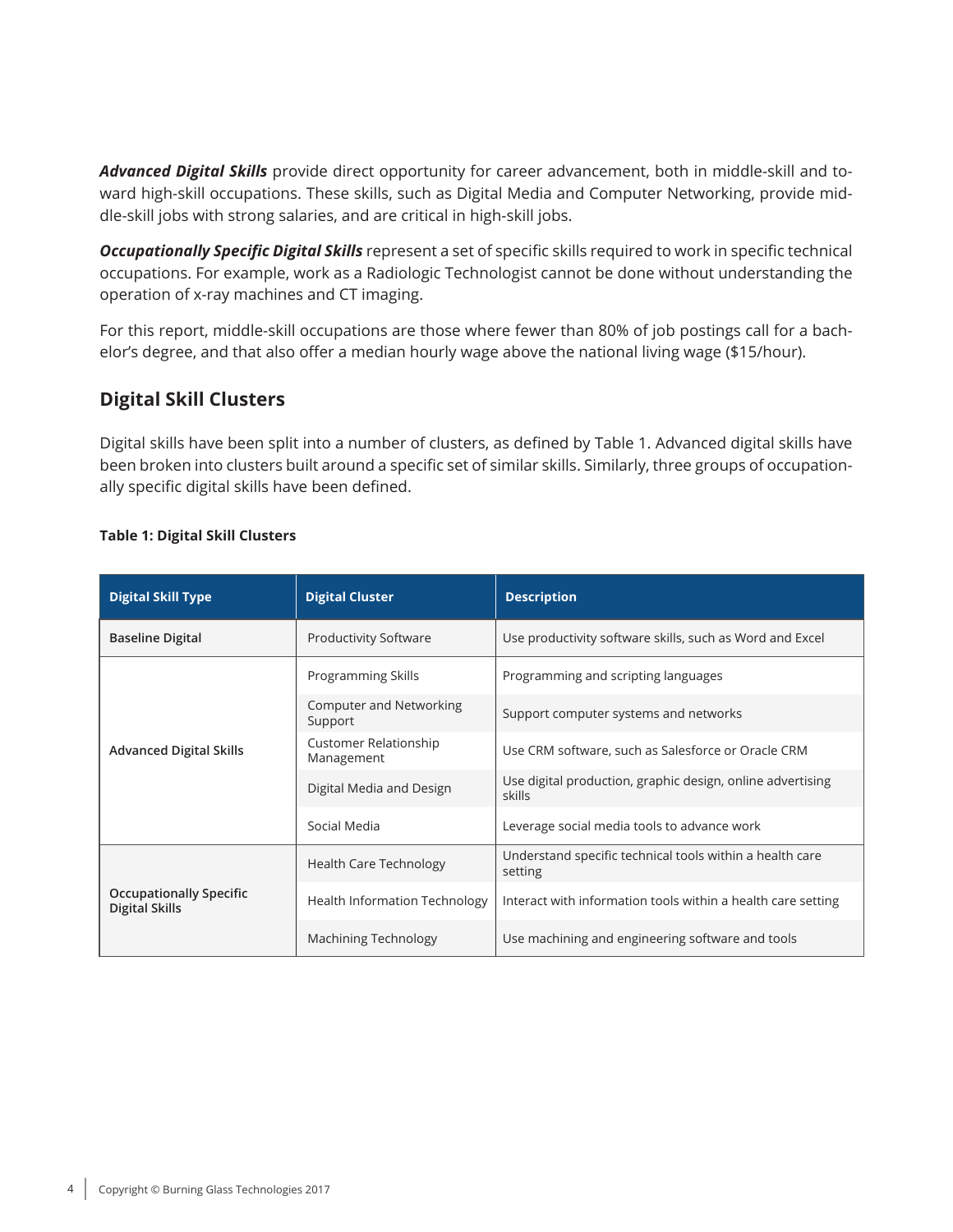## **DIGITAL SKILLS PATHWAYS**

Digital skills provide a level of "future-proofing" for job seekers, as the skills are critical to jobs at lower risk of future automation. Generally speaking, digital skills enhance analysis and creativity, skills that are less likely to be supplanted by machines. Additionally, digital skills allow workers to advance proactively through their careers. By learning high-demand digital skills, employees can advance through their careers with skill sets to increase their attractiveness to the market.

#### **There are three categories of digitally intense occupations explored here:**

- **• Door Openers:** These are middle-skill occupations with a high demand for digital skills, but which are typically entry level and do not regularly require a bachelor's degree.
- **• Career Advancers:** These positions are more advanced in both the level of required experience and the sophistication of the required digital capabilities than their feeder positions.
- **• Specialized Roles:** A set of specialized roles, especially in manufacturing and health care, that require domain- or even role-specific digital skills. This requires a base digital competency for workers to enter the profession.

### **DIGITAL SKILLS AS DOOR OPENERS**

Digital skills, especially productivity software skills, are now critical door openers into most corners of the middle-skill job market. More than one-third (36%) of middle-skills jobs are in occupations whose only digital requirements are for productivity software skills. This accounts for more than four million annual job postings. Nonetheless, these roles pay a 17% premium over non-digital skills (\$23.17 vs. \$19.81) and they run across the market, from clerical positions to basic finance roles and sales. Importantly, in several of these career areas, all middle-skill job openings fall in digitally intensive occupations. These digital skills are absolute requirements for entering those careers.

Equally important, these productivity software skills are often singular requirements for these jobs and provide a discrete, readily attainable pathway to employment. In areas such as Clerical, Customer Service, and Business Management, the digital skill demand for middle-skill job seekers is almost entirely in productivity software, while advanced positions request skill sets that are more technical, such as use of CRM software and digital design software. With the appropriate skills, these areas represent strong opportunities for entry-level job seekers, since 53% of job postings are for entry-level candidates.

Door opener skills span a range of careers, including technology jobs, office-based jobs, and roles in skilled trades. Table 4 displays the top occupations requiring digital skills that represent door openers into the middle-skill workforce. These occupations have relatively low demand for bachelor's degrees and offer high levels of entry-level opportunity. Several of these occupations represent the first rung in a career ladder into high-paying jobs. These jobs all demand skill with productivity software, but several require additional digital skill clusters useful for career advancement.

These occupations also demonstrate the expansion of digital skills into new areas. For example, as automobiles become more complex and computerized, the technicians who service them must possess digital skills to perform even basic diagnostics and to undertake routine service record maintenance.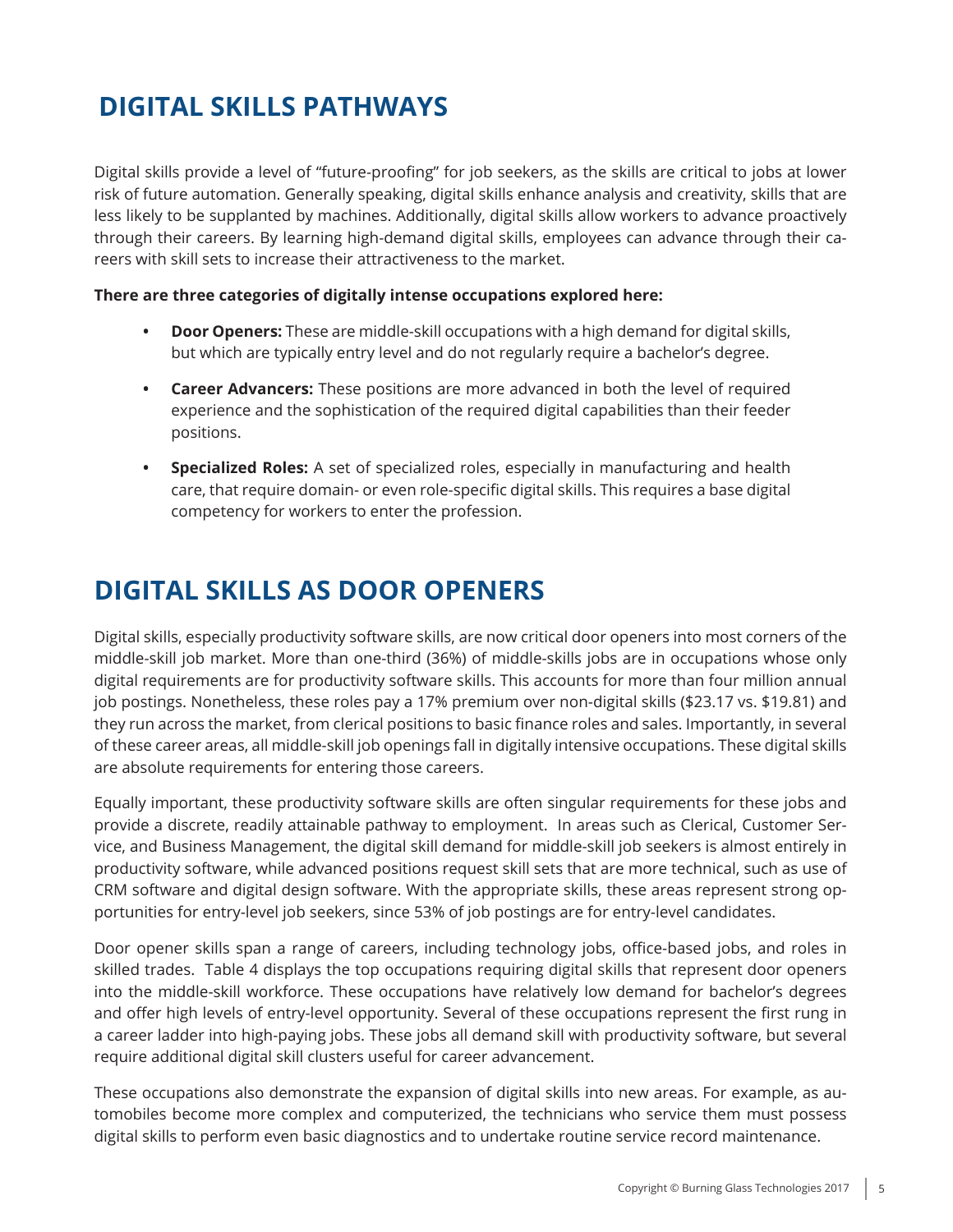### **Table 4: Top Door-Opener Occupations, Overall**

| <b>Occupation</b>                           | <b>Postings</b> | <b>Median</b><br><b>Salary</b> | <b>Requesting</b><br><b>Bachelor's</b><br><b>Degree</b> | <b>Entry-Level</b> | <b>Digital Skill</b><br><b>Clusters</b><br><b>Beyond</b><br><b>Productivity</b> |
|---------------------------------------------|-----------------|--------------------------------|---------------------------------------------------------|--------------------|---------------------------------------------------------------------------------|
| <b>Sales Representative</b>                 | 819,754         | \$24.86                        | 55%                                                     | 51%                | <b>CRM</b>                                                                      |
| <b>Customer Service Representative</b>      | 611.581         | \$15.25                        | 16%                                                     | 76%                |                                                                                 |
| Office / Administrative Assistant           | 454,970         | \$16.31                        | 21%                                                     | 60%                |                                                                                 |
| <b>Bookkeeper / Accounting Clerk</b>        | 243,290         | \$17.91                        | 35%                                                     | 62%                |                                                                                 |
| Maintenance Technician                      | 188,514         | \$17.61                        | $0\%$                                                   | 54%                | Machining Tech                                                                  |
| <b>Computer Support Specialist</b>          | 186,566         | \$23.38                        | 45%                                                     | 55%                | Networking                                                                      |
| Automotive Service Technician /<br>Mechanic | 136,678         | \$18.20                        | $0\%$                                                   | 52%                |                                                                                 |
| <b>Insurance Sales Agent</b>                | 125,007         | \$23.17                        | 28%                                                     | 53%                | <b>CRM</b>                                                                      |

In fact, each skill cluster holds within it the path to door opener roles other than the ones made accessible by a knowledge of basic productivity software (see Table 5). For example, CRM software is a key skill requirement for sales and financial roles—so much so that job seekers considering such roles are well advised to learn to use CRM software. The rise of digital photography means photographers need digital media skills and social media skills, so they can promote their work and gain a following.

#### **Table 5: Top Door Opener Occupations by Digital Cluster**

| <b>Productivity Only</b>                                       | <b>CRM</b>                               | <b>Digital Media</b>                         | <b>Social Media</b>        |
|----------------------------------------------------------------|------------------------------------------|----------------------------------------------|----------------------------|
| <b>Customer Service</b><br>Representative                      | Sales Representative                     | <b>Advertising Sales Repre-</b><br>sentative | Photographer               |
| Office / Administrative<br>Assistant                           | Insurance Sales Agent                    | Photographer                                 | Real Estate Agent / Broker |
| Bookkeeper / Accounting<br>Clerk                               | Loan Officer                             | Audio / Visual Technician                    | Career Counselor           |
| <b>Automotive Service</b><br>Technician / Mechanic             | Personal Banker / Banking<br>Sales Staff | Broadcast Technician                         |                            |
| Repair / Service Technician                                    | <b>Financial Services Sales</b><br>Agent |                                              |                            |
| <b>Loss Prevention / Asset</b><br><b>Protection Specialist</b> |                                          |                                              |                            |
| <b>Scheduler / Operations</b><br>Coordinator                   |                                          |                                              |                            |

*\*Door opener occupations are those where most job postings are for entry-level positions, and which are not "manager" occupations.*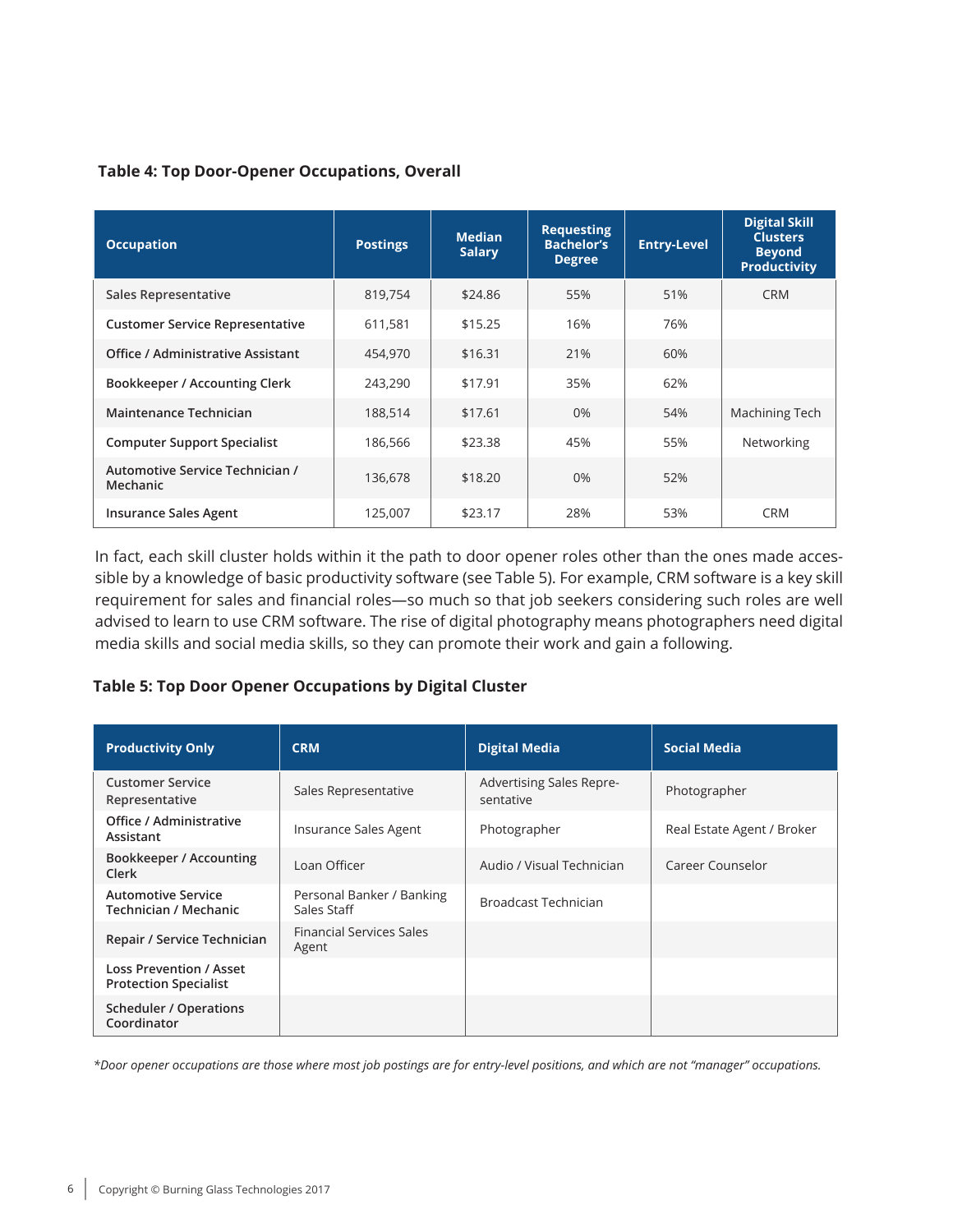## **DIGITAL SKILLS AS CAREER ADVANCERS**

Workers will increasingly find that digital skills are crucial to climbing career ladders. This may require learning complex skills, such as in network infrastructure, and adding networking certifications to advance into Network / Systems Administrator positions. We also see the demand for productivity software in management roles across industries. In Retail, Construction, Production, and Maintenance, the ability to use productivity software is a prerequisite to advancement.

The types and uses of digital skills in these occupations vary. Recruiters, for example, make heavy use of social media tools such as LinkedIn and Twitter to identify and attract talented workers. Construction Managers are required to have productivity software skills, such as Microsoft Excel, to support the efficient management of projects; often, these jobs also call for a working knowledge of CAD software.

| <b>Occupation</b>                                      | <b>Postings</b> | <b>Median</b><br><b>Salary</b> | <b>Requesting</b><br><b>Bachelor's</b><br><b>Degree</b> | <b>Entry-Level</b> | <b>Digital Skill</b><br><b>Clusters Beyond</b><br><b>Productivity</b> |
|--------------------------------------------------------|-----------------|--------------------------------|---------------------------------------------------------|--------------------|-----------------------------------------------------------------------|
| Retail Store Manager / Supervisor                      | 496.893         | \$18.42                        | 29%                                                     | 56%                |                                                                       |
| <b>Human Resources / Labor Relations</b><br>Specialist | 170.697         | \$28.06                        | 66%                                                     | 41%                |                                                                       |
| <b>Account Manager / Representative</b>                | 137,764         | \$26.79                        | 70%                                                     | 32%                | <b>CRM</b>                                                            |
| Network / Systems Administrator                        | 135,125         | \$37.41                        | 79%                                                     | 19%                | Networking                                                            |
| Recruiter                                              | 117,445         | \$28.06                        | 72%                                                     | 49%                | Social Media                                                          |
| <b>Office Manager</b>                                  | 83,764          | \$25.30                        | 49%                                                     | 36%                |                                                                       |
| Maintenance / Service Supervisor                       | 75,234          | \$30.29                        | 31%                                                     | 24%                | Manufacturing<br>Technology                                           |
| <b>Computer Programmer</b>                             | 74,061          | \$38.24                        | 79%                                                     | 24%                | Programming                                                           |

#### **Table 6: Highest Demand Career Advancer Occupations\***

*\*Note: Does not include Health Care occupations.*

As with the door opener occupations, the individual digital skill clusters help to define a trajectory for career advancement. CRM skills, for example, lead to more advanced sales roles, and are necessary for Customer Service Managers, while postings for entry-level representatives did not have this demand. Similarly, in both digital media and social media, we see several roles defined by their skill set, rather than a set of academic credentials, that provide opportunity for career advancement without a degree.

Career advancement is possible with all digital skill clusters. For example, productivity software provides advancement into management positions in retail; managers are more than 2.5 times as likely to require productivity software skills as non-managers.

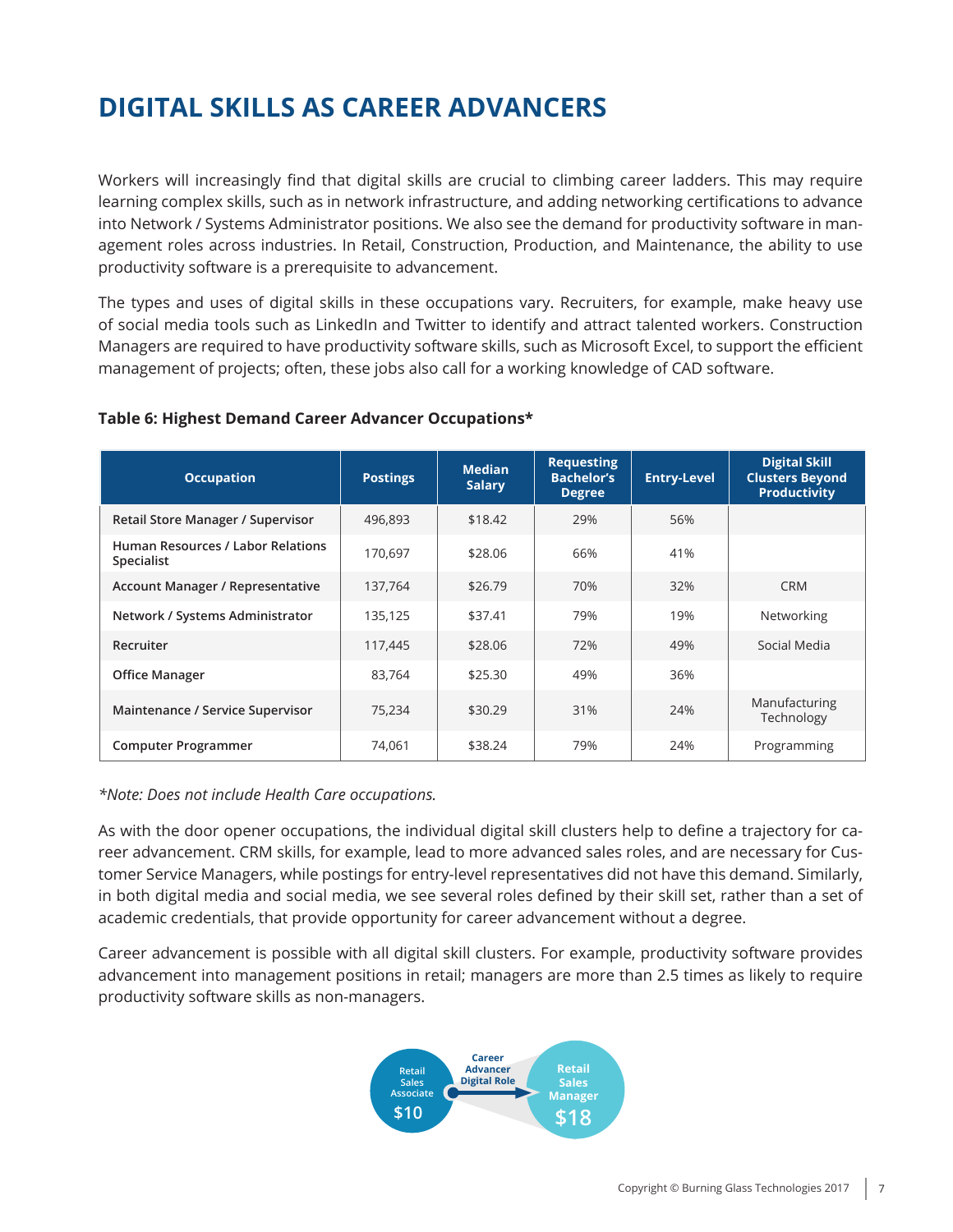A similar pattern arises in customer service. Customer Service Representatives have a high demand for productivity software skills. Advancement to management requires more proficiency in Customer Relationship Management software such as Salesforce, as these roles require both support of customers and broader measurement around success in these relationships, through generating and assessing reports from CRM software.



#### **Table 7: Top Career Advancer Occupations by Digital Cluster**

| <b>Productivity Only</b>                               | <b>CRM</b>                           | <b>Digital Media</b>                        | <b>Social Media</b>     |
|--------------------------------------------------------|--------------------------------------|---------------------------------------------|-------------------------|
| Human Resources / Labor<br><b>Relations Specialist</b> | Account Manager /<br>Representative  | Graphic Designer / Desktop<br>Publisher     | Hotel Manager           |
| Office Manager                                         | Sales Supervisor                     | Writer                                      | <b>Event Specialist</b> |
| <b>Construction Manager</b>                            | Banking Branch Manager               | Mechanical / Electrical<br>Drafter          | Videographer            |
| Executive Assistant                                    | <b>Customer Service Manager</b>      | Document Control /<br>Management Specialist | Recruiter               |
| Production Supervisor                                  | Medical Office / Practice<br>Manager | Geographer / GIS Specialist                 |                         |
| Payroll Specialist                                     | Call Center Manager                  | CAD Designer / Drafter                      |                         |
| Operations Manager /<br>Supervisor                     |                                      | Artist / Illustrator                        |                         |

### **SPECIALIZED ROLES**

Specialized roles provide a strong set of entry-level opportunities for individuals with the appropriate digital skill sets. Most of these are health care jobs, such as health technician roles, that rely on specific digital understanding but are often entry level. In the industries requesting these Occupationally Specific Digital Skills, 87% of the jobs are likely to be entry level, and more than 50% of postings call for less than two years of experience.

These occupations do not have the broad set of training requirements that were seen in many occupations above; rather, these roles require very specific, that is, career-defining, skill sets to enter the profession (Table 8).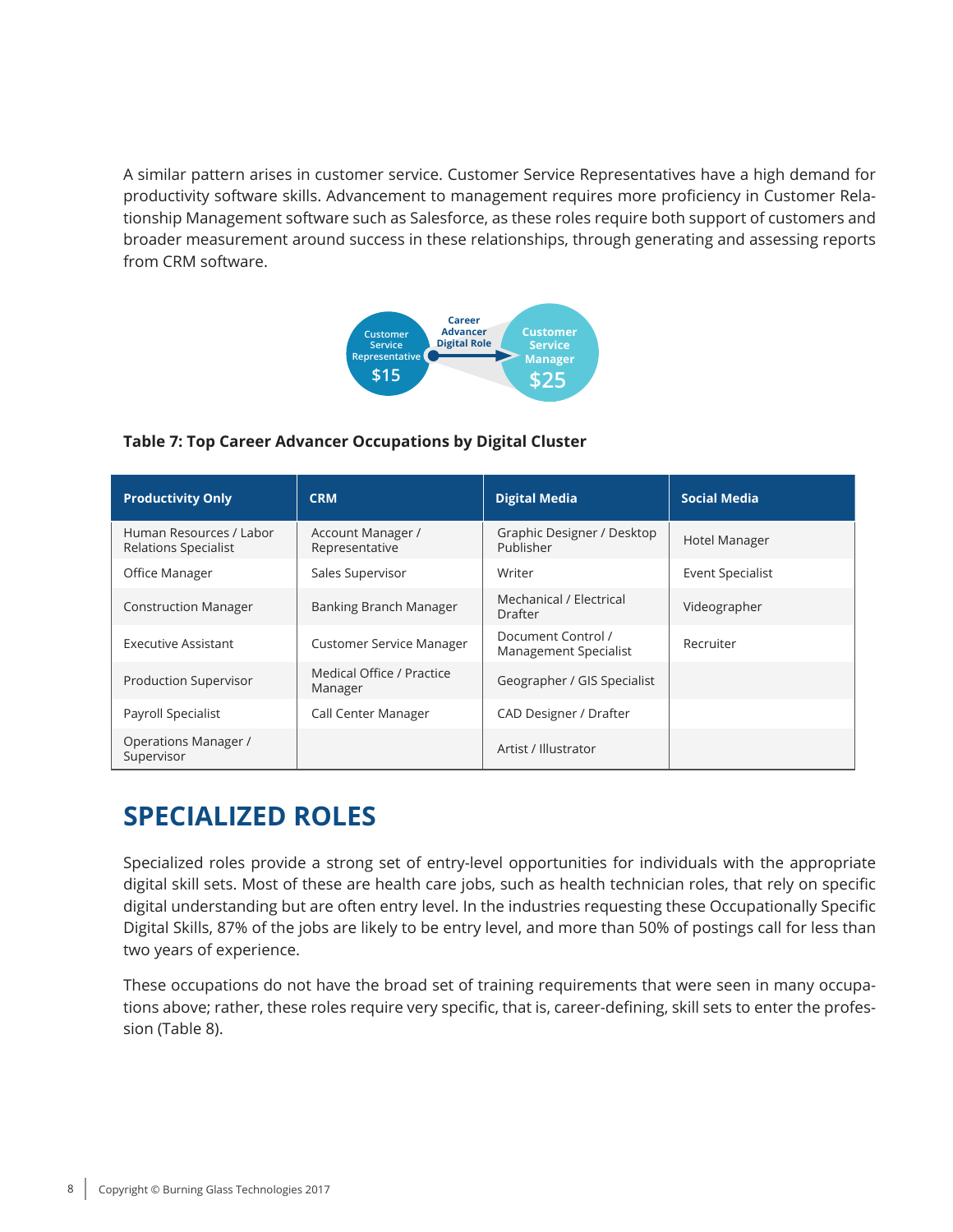### **Table 8: Career-Defining Digital Skill Occupations**

| <b>Career-Defining Clusters</b>  |                         | <b>Top Occupations</b>                        |                                            |
|----------------------------------|-------------------------|-----------------------------------------------|--------------------------------------------|
| <b>Health Care Technology</b>    | <b>Registered Nurse</b> | Laboratory Technician                         | Health Technician /<br>Technologist        |
| Health Information<br>Technology | Medical Secretary       | Registrar / Patient Service<br>Representative | Claims Specialist / Adjuster /<br>Examiner |
| Machining Technology             | Maintenance Technician  | Machinist                                     | Mechanical / Electrical<br>Drafter         |

### **IMPLICATIONS**

- **• Digital Skills Promote Advancement along Career Pathways:** In addition to serving as baseline requirements to enter the market, digital skills provide concrete steps for movement toward higher paying jobs in career pathways. Employees adding additional digital skills have precise opportunities to advance.
- **• Productivity Software Is a Baseline Requirement:** Productivity software is a basic requirement across the market. Eight in 10 (78%) of middle-skill jobs demand facility with productivity software, and these digital jobs pay a premium over non-digital middle-skill roles. Additionally, productivity software is necessary for upward movement. Managerial roles across career areas, not only in offices but also in manufacturing and retail, rely heavily on word processing and spreadsheets.
- **• Expand the View of Digital Demand:** While advanced digital skills, especially coding and programming, are in high demand in high-skill occupations, there is a large set of digital skills that open opportunities for middle-skill workers. Basic CRM skills, such as use of Salesforce, and social media skills, are door openers into several high-paying career areas.
- **• Strategically Target Advanced Skills:** Within each digital cluster, specific skills open doors to advancement. These skill clusters are growing, and offer strong opportunity for middle-skill job seekers. Similarly, improving digital media skills into more complex online marketing opens new doors for job seekers.
- **• Occupationally Specific Digital Roles Provide Clear Pathways:** The occupationally specific digital occupations require narrow, defined sets of skills that enable job seekers to enter the market. These roles, especially in health care, are also particularly free from risk for computerization.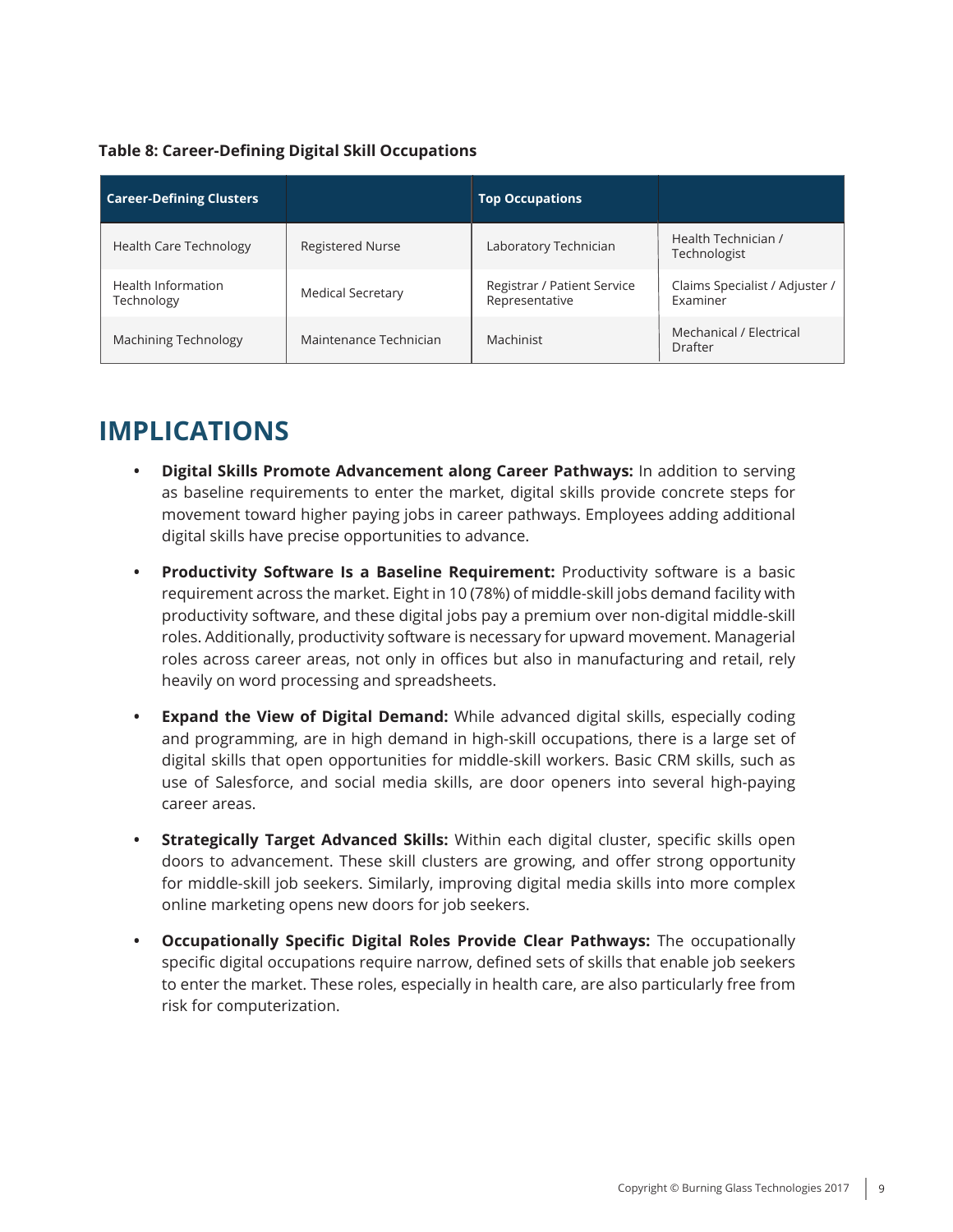### **SUPPLEMENTARY TABLES**

#### **Table A: Middle Skills Overview**

| <b>Digital Skill Cluster</b>                                     | <b>Postings</b> | <b>All Middle-Skill</b><br><b>Demand</b> | <b>Posting Growth</b> | <b>Median Salary</b> |
|------------------------------------------------------------------|-----------------|------------------------------------------|-----------------------|----------------------|
| <b>Baseline Digital Skills Only</b>                              | 4,261,337       | 36%                                      | 31%                   | \$23.17              |
| <b>Advanced Digital Skills</b><br><b>Required</b>                |                 |                                          |                       |                      |
| Programming                                                      | 644,637         | 5%                                       | 30%                   | \$28.11              |
| <b>Customer Relationship</b><br>Management Software              | 1,438,074       | 12%                                      | 35%                   | \$26.61              |
| Digital Media & Design                                           | 232,981         | 2%                                       | 22%                   | \$21.69              |
| Networking & Systems                                             | 374,306         | 3%                                       | 31%                   | \$29.14              |
| Social Media                                                     | 350,672         | 3%                                       | 48%                   | \$23.51              |
| <b>Occupationally Specific</b><br><b>Digital Skills Required</b> |                 |                                          |                       |                      |
| <b>Health Care Technology</b>                                    | 1,845,549       | 16%                                      | 159%                  | \$30.05              |
| Health Information<br>Technology                                 | 642,096         | 5%                                       | 55%                   | \$20.02              |
| Manufacturing Technology                                         | 621,179         | 5%                                       | 28%                   | \$22.56              |
| <b>DIGITAL TOTAL</b>                                             | 9,635,663       | 82%                                      | 47%                   | \$23.94              |
| <b>NON-DIGITAL ROLES</b>                                         |                 |                                          |                       |                      |
| <b>Non-Digital</b>                                               | 2,139,239       | 18%                                      | 30%                   | \$19.81              |

**Low-Skill:** Occupations that require less than a bachelor's degree and pay an hourly median wage below the national living wage.

**Non-Digital Middle**-Skill: Occupations where fewer than 80% of postings call for a bachelor's degree, hourly median wage is above the national living wage, and job postings do not call for any digitally intensive skills.

**Digital Middle-Skill:** Occupations where fewer than 80% of postings call for a bachelor's degree and hourly median wage is above the national living wage. These occupations also call for baseline health care, machining technology, or advanced digital skill sets.

**High-Skill:** Occupations where more than 80% of postings call for a bachelor's degree or higher.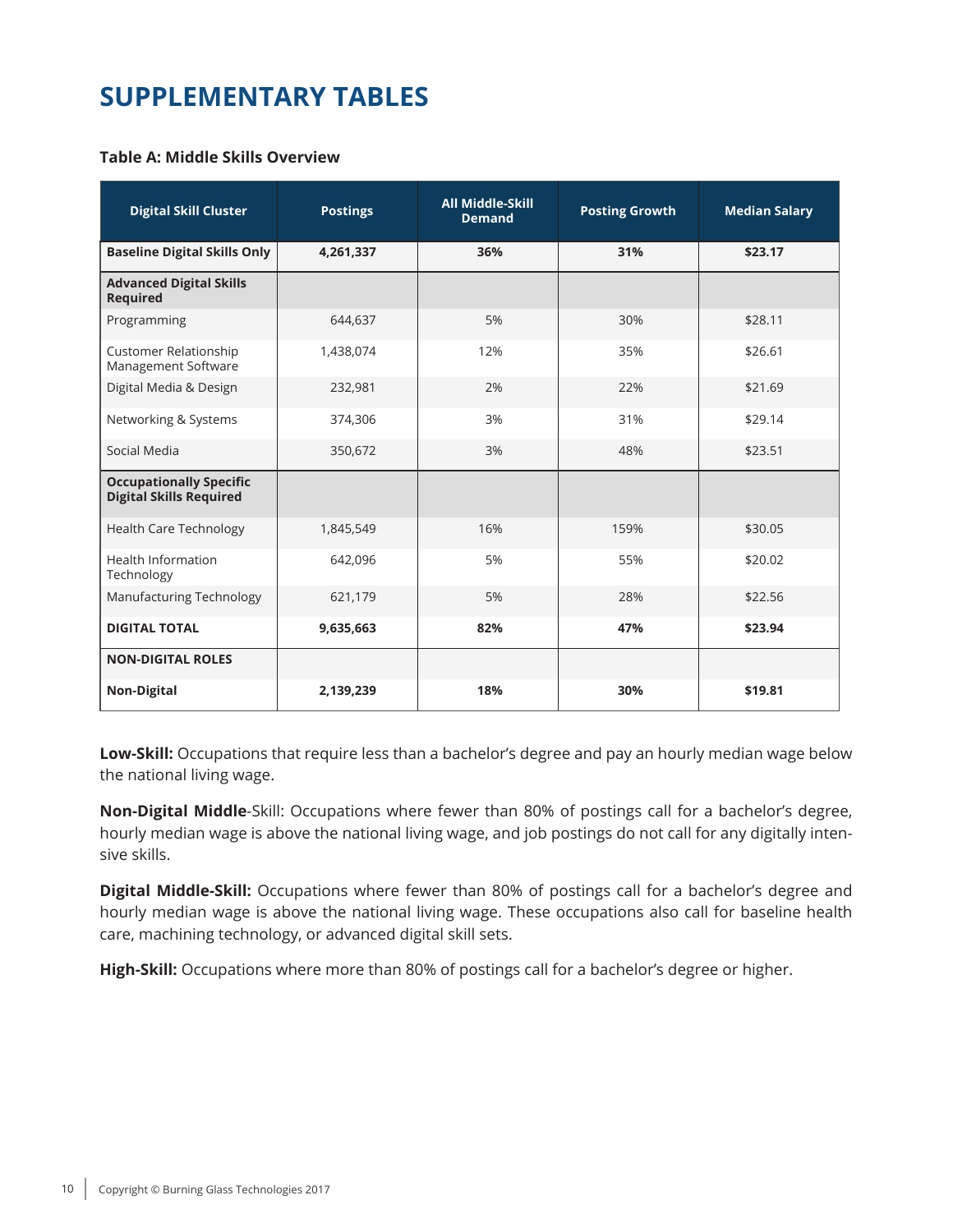### **Table B: Middle-Skills Overview: Occupation Family Breakdown**

| <b>Occupation Family</b>                                    | Middle-<br><b>Skill</b><br><b>Postings</b> | <b>Total</b><br><b>Postings</b><br>in Middle-<br><b>Skill</b> | <b>Digitally</b><br><b>Intensive</b><br>Middle-<br><b>Skill</b><br><b>Postings</b> | Middle-<br><b>Skill</b><br><b>Postings</b><br>in.<br><b>Digitally</b><br><b>Intensive</b> | Middle-<br><b>Skill</b><br><b>Postings</b><br>in.<br><b>Advanced</b><br><b>Digital</b> |
|-------------------------------------------------------------|--------------------------------------------|---------------------------------------------------------------|------------------------------------------------------------------------------------|-------------------------------------------------------------------------------------------|----------------------------------------------------------------------------------------|
| <b>Health Care</b>                                          | 2,513,461                                  | 54%                                                           | 2,400,061                                                                          | 95%                                                                                       | 3%                                                                                     |
| <b>Transportation</b>                                       | 1,757,125                                  | 86%                                                           | 12,533                                                                             | 1%                                                                                        | 0%                                                                                     |
| <b>Sales</b>                                                | 1,608,705                                  | 46%                                                           | 1,608,427                                                                          | 100%                                                                                      | 69%                                                                                    |
| Maintenance, Repair, and<br><b>Installation</b>             | 770,127                                    | 97%                                                           | 675,797                                                                            | 88%                                                                                       | 2%                                                                                     |
| <b>Clerical and Administrative</b>                          | 765,346                                    | 76%                                                           | 765,346                                                                            | 100%                                                                                      | 0%                                                                                     |
| <b>Finance</b>                                              | 763,254                                    | 45%                                                           | 763,254                                                                            | 100%                                                                                      | 41%                                                                                    |
| <b>Customer and Client Support</b>                          | 651,152                                    | 89%                                                           | 644,586                                                                            | 99%                                                                                       | 5%                                                                                     |
| <b>Business Management and</b><br><b>Operations</b>         | 526,827                                    | 37%                                                           | 524,477                                                                            | 100%                                                                                      | 0%                                                                                     |
| <b>Information Technology</b>                               | 420,596                                    | 16%                                                           | 420,596                                                                            | 100%                                                                                      | 100%                                                                                   |
| <b>Construction, Extraction, and</b><br><b>Architecture</b> | 371,043                                    | 93%                                                           | 244,131                                                                            | 66%                                                                                       | 0%                                                                                     |
| <b>All Other</b>                                            | 1,627,266                                  | 25%                                                           | 1,576,455                                                                          | 97%                                                                                       | 72%                                                                                    |

#### **Table C: Distribution of Demand**



| <b>Skill Level</b> | <b>Total Postings</b> |
|--------------------|-----------------------|
| Low-Skill          | 5.329.667             |
| Middle-Skill       | 11,774,902            |
| Non-Digital        | 2,139,239             |
| Digital            | 9,635,663             |
| High-Skill         | 8,246,268             |
| <b>Grand Total</b> | 25,350,837            |

**Percentage of Total Demand**